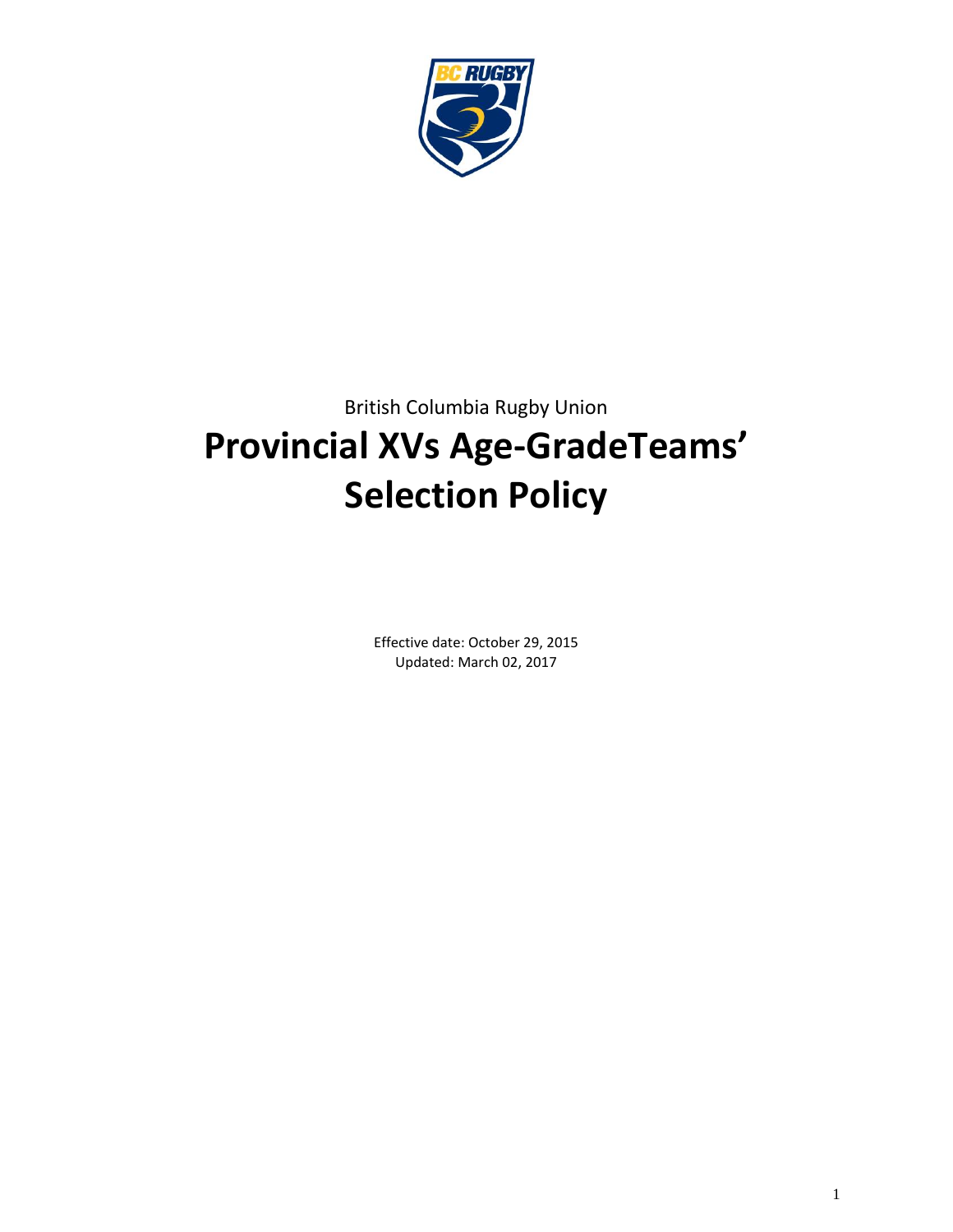

## **1. Policy Objective**

The purpose of this policy is to outline the criteria and procedures that British Columbia Rugby Union (BC Rugby) will adhere to and undertake to select Male and Female Age Group XV Teams to represent BC in Rugby Canada National competitions and any other competition deemed to contribute to the high performance development of each respective team.

## **2. Policy Statement**

It is the policy of BC Rugby to:

- Provide transparency to the selection criteria and procedure that each Head Coach will undertake to select a BC Provincial XV Team;
- Provide ample opportunity for all aspiring athletes to be observed in their preferred position by the respective Head Coach or BC Rugby's Performance Development Manager;
- Provide constructive feedback to all aspiring athletes and, when possible and appropriate, communicate that feedback to the athletes' coach and parent/guardian;
- Appoint a Head Coach to each Male and Female Age Group XV Team on the basis of holding minimum qualification requirements as outlined in BC Rugby's Coaching Pathway and having the skills and experience to oversee a fair and thorough selection procedure, adhering to BC Rugby's Selection Criteria.

## **3. Selection Procedure**

The BC Rugby Provincial XV Team Selection Procedure is a two-step process: talent identification into a named squad, and then squad into Team selection.

First, aspiring athletes must be observed by the relevant Head Coach or BC Rugby's Performance Development Manager. BC Rugby's Provincial Regional Championships play a pivotal role in the selection, though we make available four opportunities for talent identification:

- **A. Identification Sessions:** Identification Sessions are the primary entry point for athletes wanting to represent BC in a Provincial Age Group XVs Team and are open to any eligible athlete who wishes to be considered for selection.
	- **i.** BC Rugby will provide at least two ID sessions for each Provincial Age Group Team;
	- ii. It is strongly recommended that athletes attend at least one Identification Session to ensure the relevant Head Coach has observed the athlete;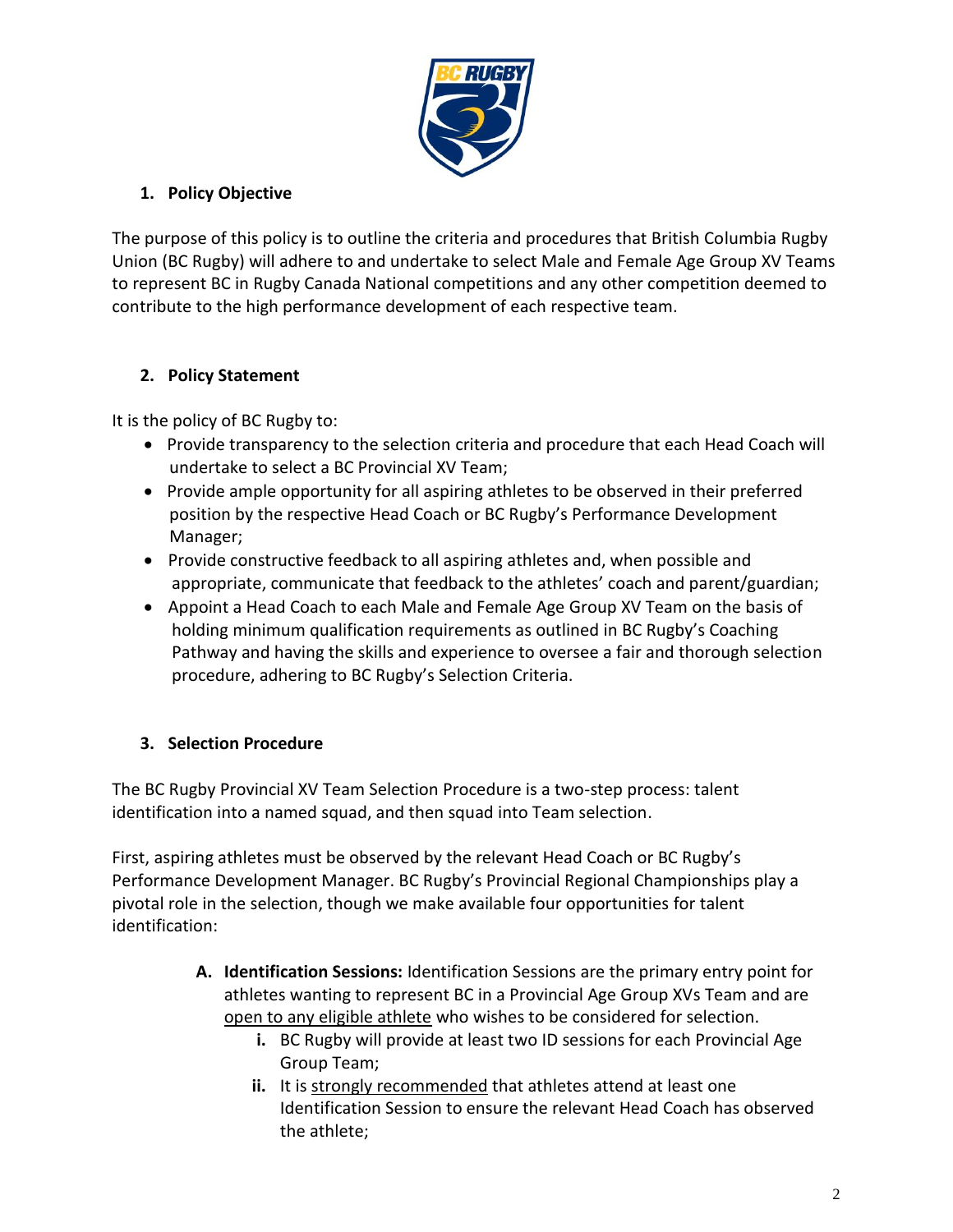

- **iii.** Identification Sessions will be advertised on bcrugby.com and promoted through BC Rugby communication channels.
- **B. Competitive Club Rugby XV Fixtures:** Athletes participating in BC Rugby fall and spring youth leagues may be observed.
	- **i.** BC Rugby's Performance Development Manager or the relevant Head Coach must inform the competition organizers or the two Club/School coaches of their presence before kick-off.

## **C. Competitive High School Rugby:**

- **i. BC Girls High School Rugby Provincial Championships:** Female athletes participating at the BC Girl's High School Rugby Provincial Championships will be observed by BC Rugby's Performance Development Manager and/or the relevant Head Coach.
- **ii. BCSSRU Provincial Championships:** Male athletes participating in the British Columbia Secondary Schools Rugby Union (BCSSRU) Provincial Championships will be observed by the relevant Head Coach and/or BC Rugby's Performance Development Manager.
- **D. BC Rugby's Provincial Regional Championships:** Athletes participating in BC Rugby's Provincial Regional Championships (PRCs) will be observed by the relevant Head Coach and/or BC Rugby's Performance Development Manager.
	- **i.** It is highly recommended that all aspiring athletes participate in the PRCs;
	- **ii.** If an athlete is unable to participate in the PRCs due to injury or illness, they must inform the relevant Head Coach and BC Rugby's Performance Development Manager.

Secondly, after BC Rugby's Provincial Regional Championships, each Head Coach will nominate a squad of up to 40 players to BC Rugby's Performance Development Manager for approval. BC Rugby will then send an invitation to the approved squad list to progress to BC Rugby's Selection Camps and post the squad list to bcrugby.com.

- **E. Selection Camps:** Selection Camps are the final step in the Selection Process and must be attended by all invited squad athletes wishing to be considered for the Provincial XVs Team.
	- i. If an invited squad athlete cannot attend a Selection Camp due to a legitimate reason (e.g. injury, illness, exam), the athlete or the athlete's parent/guardian must notify the relevant Head Coach or BC Rugby's Performance Development Manager of the reason for absence, ideally in advance of the relevant Selection Camp;
	- ii. In the case of an invited squad athlete being unable to attend any Selection Camps, the relevant Head Coach will consult with BC Rugby's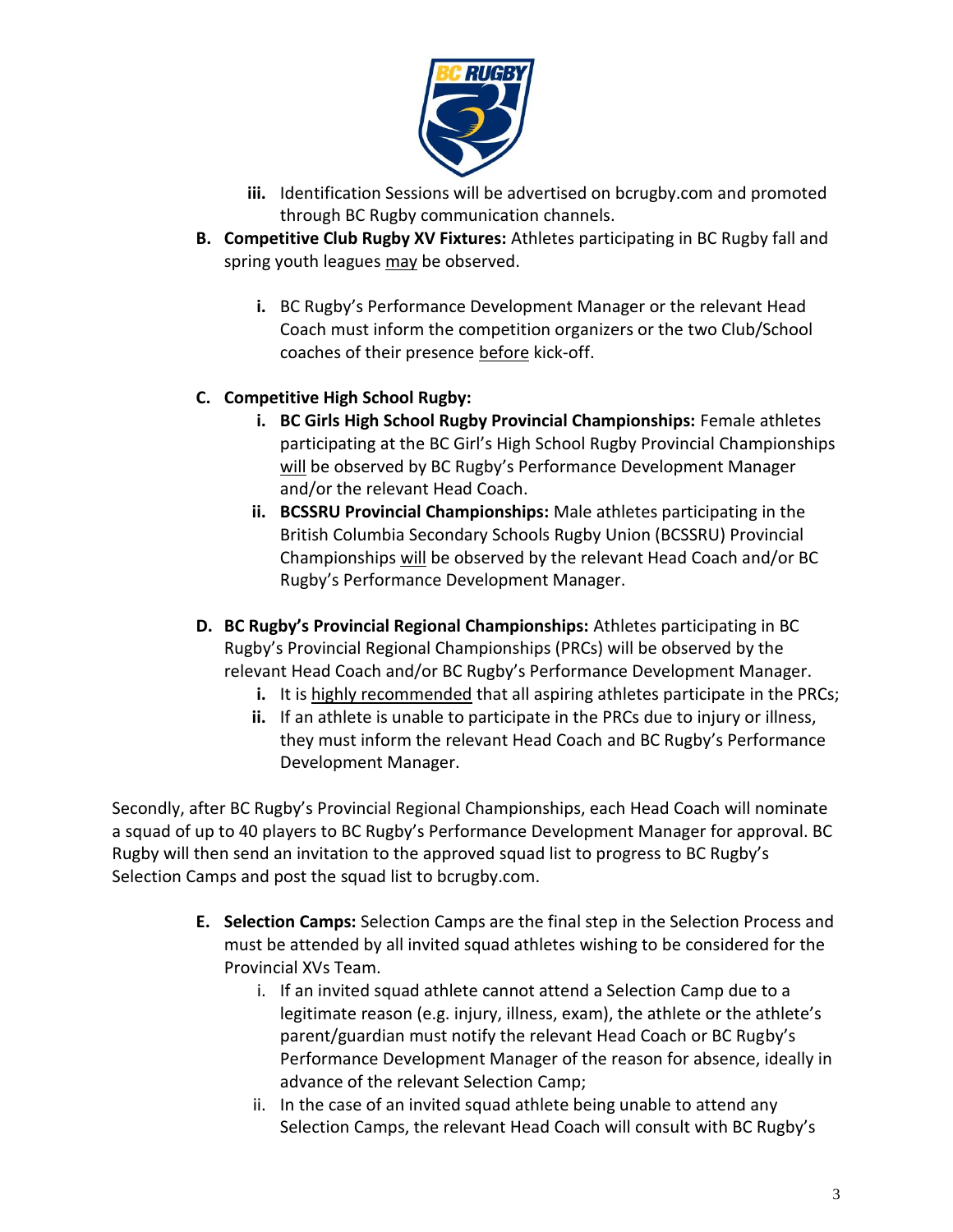

Performance Development Manager to review the athlete's selection into the Provincial XVs Team on a case-by-case basis.

At the conclusion of the final Selection Camp, the relevant Head Coach will nominate a Provincial XVs Team of up to 24 players and 4 non-travelling reserves to BC Rugby's Performance Manager for approval. BC Rugby will notify all Selection Camp invited athletes of the Provincial XVs Team within 72 hours of the final Selection Camp.

## **4. Game Day Selection**

When playing at Rugby Canada National competitions and any other competition deemed to contribute to the high performance development of each respective team, the Provincial XVs Team Head Coach will name a starting XV and reserves at least 24 hours prior to kick-off for each game, or earlier if required by the rules of the relevant competition.

After naming a starting XV and reserves, the Head Coach may make changes as required.

All Game Day Provincial XV Team selections are final and are not subject to appeal.

#### **5. Selection Criteria**

The Head Coach, supported by BC Rugby's Performance Development Manger, will make the Provincial XV Team selection based on the listed criteria, which will also be a consideration for the nomination of the selection camp squads.

- **A. Player Eligibility:** To be eligible for selection, an aspiring athlete must meet the following pre-requisites:
	- Be a resident of British Columbia; and
	- Be a member of BC Rugby in good standing; and
	- Be without any outstanding disciplinary suspensions at the time of Squad nomination and Team selection.

Additionally, any player wishing to be selected for the U18 Girls' or Boys' XVs Team must:

- Hold a valid passport with no travel restrictions.
- **B. Player Performance:** Players will be evaluated on their in-play performance and their performance of set drills, speed, skill and strength tests as the drills and tests relate to players' preferred positions – see Appendix 5.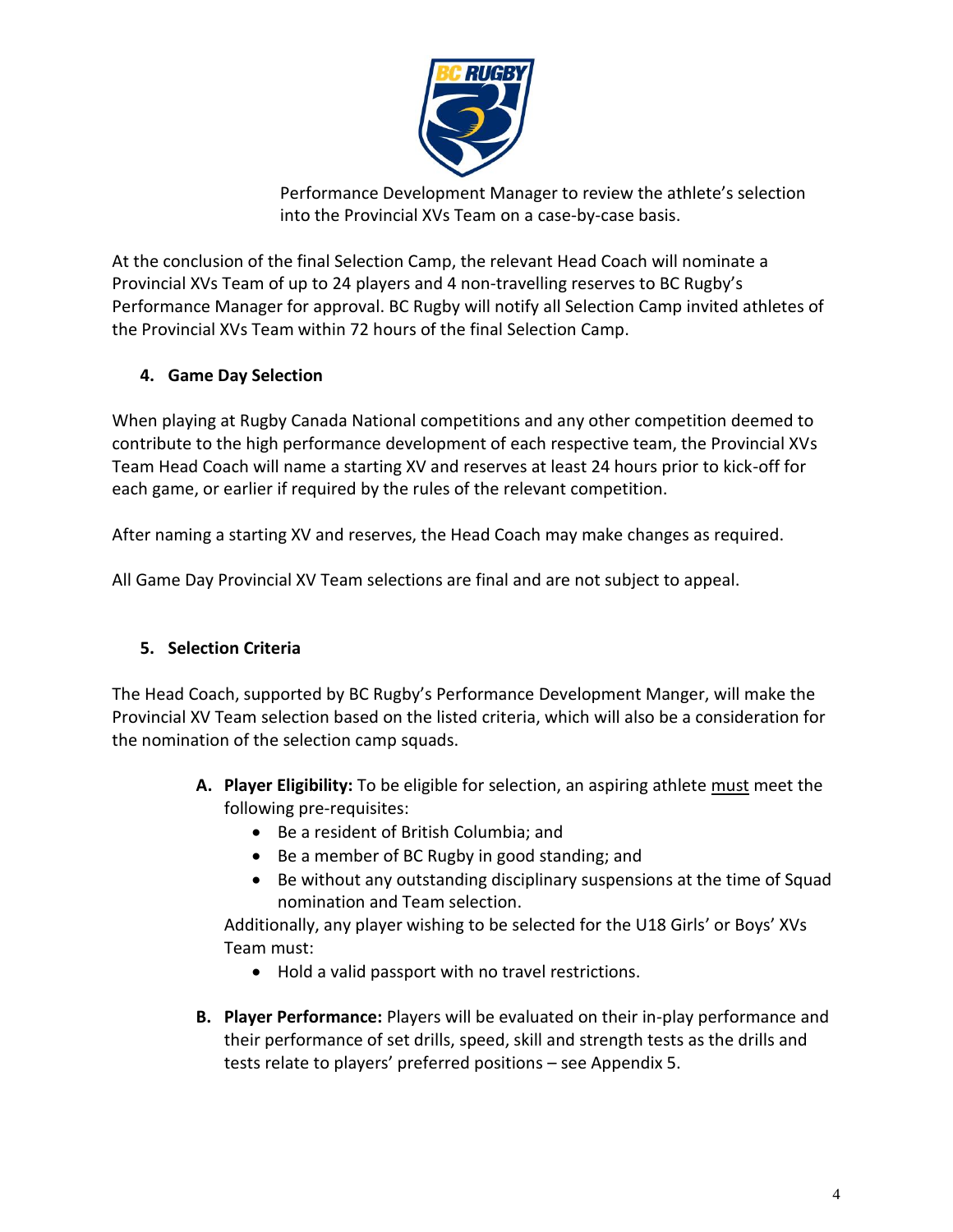

- **C. Player Teamwork:** Players will be evaluated on their ability to cooperate and collaborate with fellow players, and their contribution to a positive, respectful and inclusive team environment.
- **D. Player Attitude:** Players will be evaluated on their positive, considerate and appreciative attitude towards the game, officials, coaches, support staff and teammates.
- **E. Positional Requirements:** Players will be evaluated on the required skill set of their preferred positions, as detailed in Appendix 5, and any other position the Head Coach may recommend.
- **F. Commitment:** Players will be evaluated on their attendance to selection camp and overall application to continuous individual and team improvement.
- **G. Player Injury or Illness:** Players adhering to 'return to play' protocol, with injury or illness can still be considered for selection, depending on the nature of the concussion, illness or injury and recovery time. Throughout the selection process, players and/or their parent/guardian are responsible for informing the relevant Head Coach and/or BC Rugby's High Performance Development Manager of any previous concussions, concussion symptoms, injury or illness that may hamper the player's performance.

#### **6. Athlete Commitment to Provincial XV Team**

It is BC Rugby's expectation of each athlete selected to a Provincial XVs Team to make the following commitments:

- Adhere to BC Rugby's Code of Conduct at all times;
- Attendance at 75% of the relevant Provincial XVs Team training sessions;
- Attendance at all warm-up games;
- Full attendance for the relevant National Championships;
- Adhere to the Laws of the Game at all times;
- To immediately inform the relevant Head Coach of any and all suspected concussions, injuries or illnesses – See appendix 4 for Contact Details of all Head Coaches.

## **7. Injured/Ill Team Players and Call Up of Reserves**

In the event of a Provincial XVs Team player suffering a concussion, becoming injured or ill prior to the National Championships, the relevant Head Coach will evaluate their likely recovery time relevant to the Provincial Team's game schedule.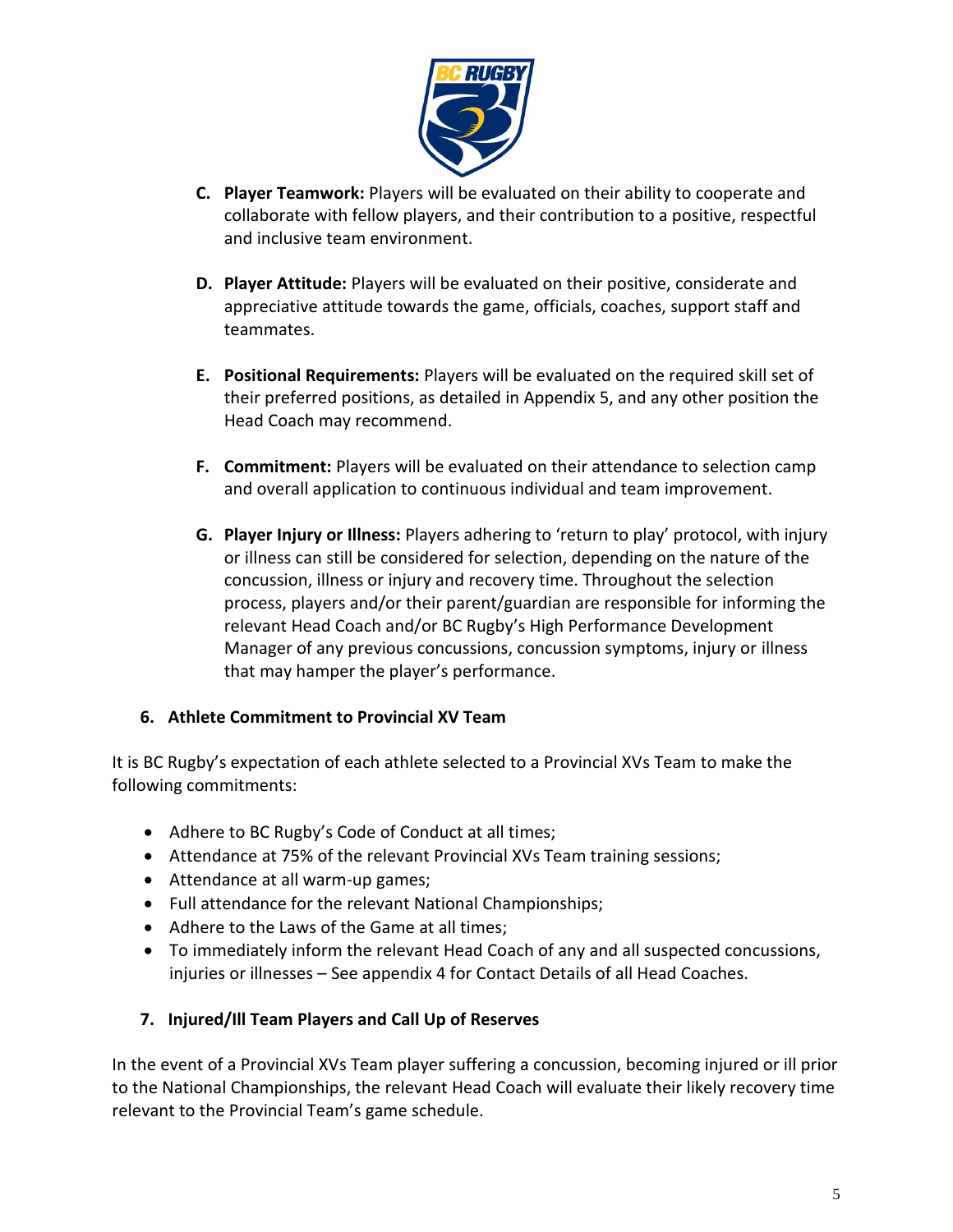

If the Head Coach deems the player's recovery time insufficient to allow that player to safely return to the Team with respect to the playing schedule, the Head Coach will inform BC Rugby's Performance Development Manager of the situation.

The Head Coach will select a non-travelling reserve player as a like-for-like replacement based on the Team's positional requirements. BC Rugby will provide written notice to the reserve player selected to join the Team.

In the event of the concussed/injured/ill player having already made payment, BC Rugby will refund these fees (minus any costs already incurred, such as training camp costs).

In the event of the positional requirement of the Team not being met through the nontravelling reserves, the Head Coach may select a reserve player from the selection camp squad.

All reserve player call ups will be presented to BC Rugby's Performance Development Manager for approval.

#### **8. Appeal Process**

A player may appeal their non-inclusion to the Selection Camp Squad or their non-inclusion to the Provincial XVs Team under the following terms:

- **A. Appeal Timing:** Players wishing to appeal a decision have 72 hours from the time at which they received written notice of the selection decision to submit a written appeal to the BC Rugby CEO via email.
- **B. Grounds of Appeal:** Sufficient grounds for appeal include providing evidence of one of the following occurrences:
	- Selection procedure was not followed by the decision-maker;
	- A selection decision was influenced by bias (where bias is defined as a lack of neutrality to such an extent that the decision-maker is unable to consider other views);
	- Relevant information was not considered (e.g. injury or illness) or irrelevant information was taken into account by the decision-maker;
	- A decision that was grossly unreasonable was made.
- **C. Making an Appeal:** BC Rugby must receive a written appeal via email that details the following information:
	- Date the appellant was advised of the decision being appealed;
	- Grounds for the appeal;
	- Detailed reasons for the appeal;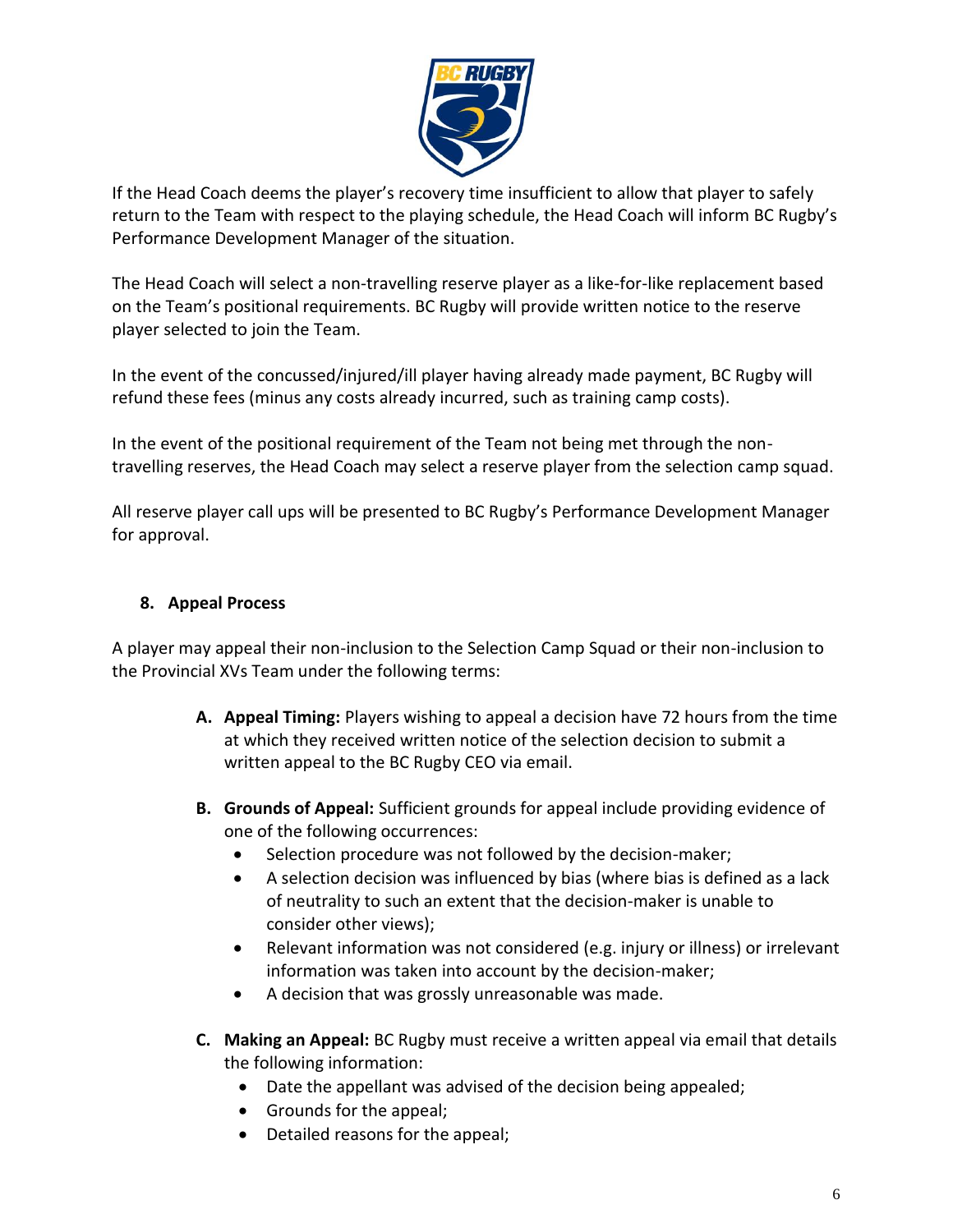

- All evidence that supports these grounds;
- Requested remedy or remedies.
- **D. Judgment of the Appeal:** The BC Rugby Appeals Committee will make judgment on the merits of the appeal brought forward and will endeavor to provide a judgment and, if required, the remedy within 5 working days of the appeal being lodged.

#### **9. Supporting Policies**

Internal

- BC Rugby Code of Conduct
- BC Rugby Coaching Pathway
- BC Rugby LTAD Implementation

External

- Rugby Canada's Player Pathway
- Rugby Canada's Coaching Pathway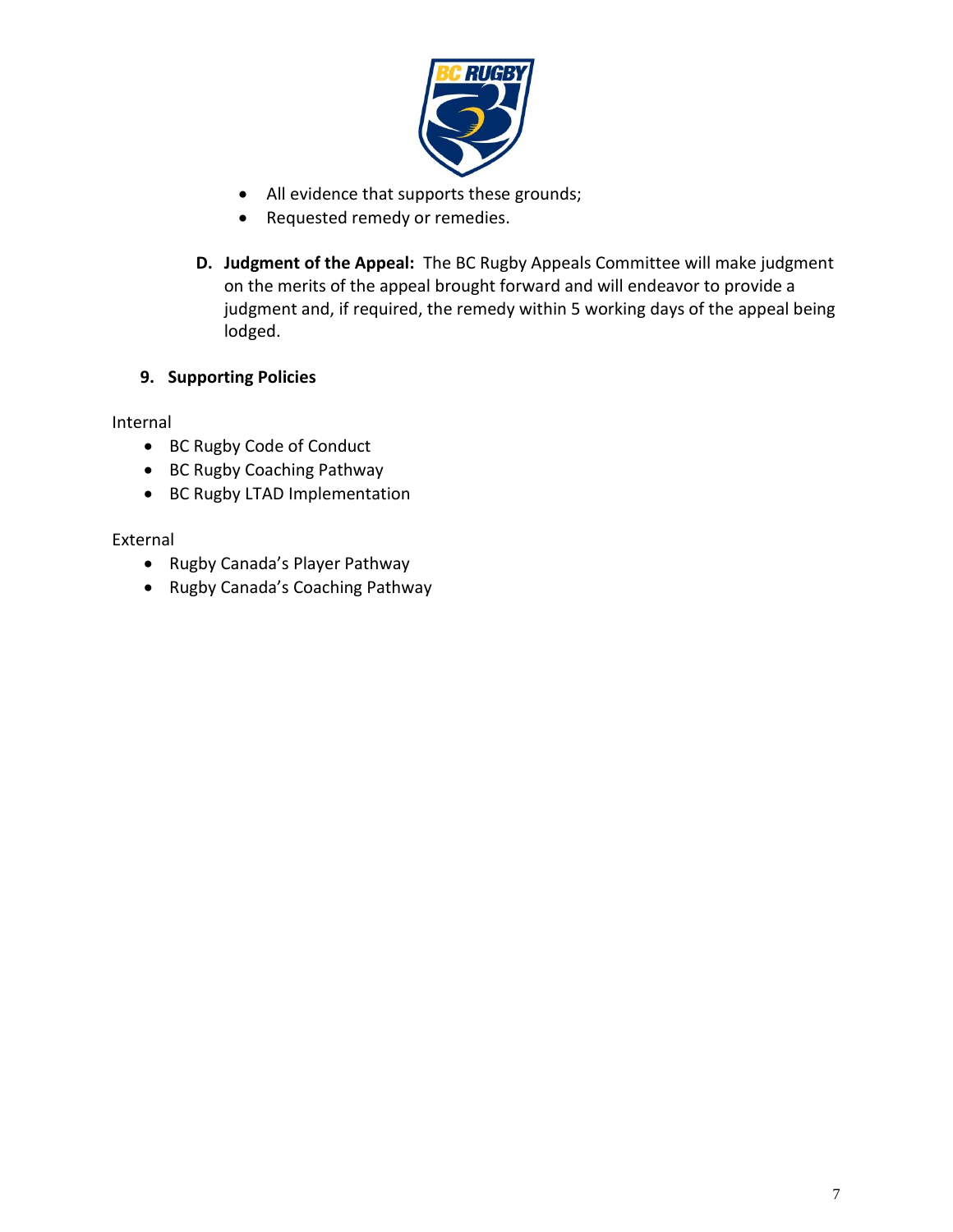

#### **APPENDICES**

## **1. 2017 Selection Calendar**

| <b>April</b>             |                                                                        |
|--------------------------|------------------------------------------------------------------------|
| 2 <sup>nd</sup>          | U18, U17 and U16 Girls ID camp @ Nanaimo RFC, BC                       |
| 8 <sup>nd</sup>          | U18, U17 and U16 Girls ID camp @ Burnaby Lake RFC, BC                  |
| gth                      | U18, U17 and U16 Girls ID camp @ Kamloops Exhibition Park, BC          |
| 29 <sup>th</sup>         | U19, U18, U17, U16 and U15 Boys ID camp @ Kamloops Exhibition Park, BC |
| <u>May</u>               |                                                                        |
| 7 <sup>th</sup>          | U19, U18, U17, U16 and U15 Boys ID camp@ UVic, BC                      |
| 13 <sup>th</sup>         | U19, U18, U17, U16 and U15 Boys ID camp@ UBC, BC                       |
| $31^{st}$ – Jun $3^{rd}$ | BCSSRU Provincial Championships @ Abbotsford, BC                       |
| $25^{th} - 27^{th}$      | BCGHSRA Provincial Championships @ Abbotsford, BC                      |
| June                     |                                                                        |

| $11^{th}$        | U19 Training Session @ Capilano RFC, BC |
|------------------|-----------------------------------------|
| 18 <sup>th</sup> | U19 Training Session @ Capilano RFC, BC |
| 25 <sup>th</sup> | U19 Training Session @ Capilano RFC, BC |

## **July**

| $1st - 3rd$      | Provincial Regional Championships @ Burnaby, BC |
|------------------|-------------------------------------------------|
| q <sup>th</sup>  | U19 Training Session @ Capilano RFC, BC         |
| 15 <sup>th</sup> | U19 Training Session @ Capilano RFC, BC         |

## **2. Provincial XV Boys' Teams 2017 Calendar**

## **July**

| 8 <sup>th</sup>     | U17 Boys Vs Sutton Valence HS @ UBC, Vancouver                  |
|---------------------|-----------------------------------------------------------------|
| gth                 | U15 Boys Vs Sandbach School @ UBC, Vancouver                    |
| $9^{th} - 16^{th}$  | U16 Selection Cam Including Warm-up Game v USA @ UBC, Vancouver |
| $11^{th}$           | U16 Boys Vs Bedford Modern HS @ UBC, Vancouver                  |
| $16^{\text{th}}$    | Boys Team announced                                             |
| $13^{th} - 16^{th}$ | U18 Boys Vs USAAAHS @ UBC, Vancouver                            |
| $13^{th} - 16^{th}$ | U17 Boys Vs EIRA (USA) @ UBC, Vancouver                         |
| $13^{th} - 16^{th}$ | U16 Boys Vs EIRA (USA) @ UBC, Vancouver                         |
| $17^{th} - 23^{rd}$ | U19 Canadian Rugby Championships @ Truro, Nova Scotia           |
| 26 <sup>th</sup>    | U18 Boys Vs Sandbach HS @ UBC, Vancouver                        |
| <b>TBC</b>          | U15 Boys Development Camp @ Burnaby, BC                         |

#### **August**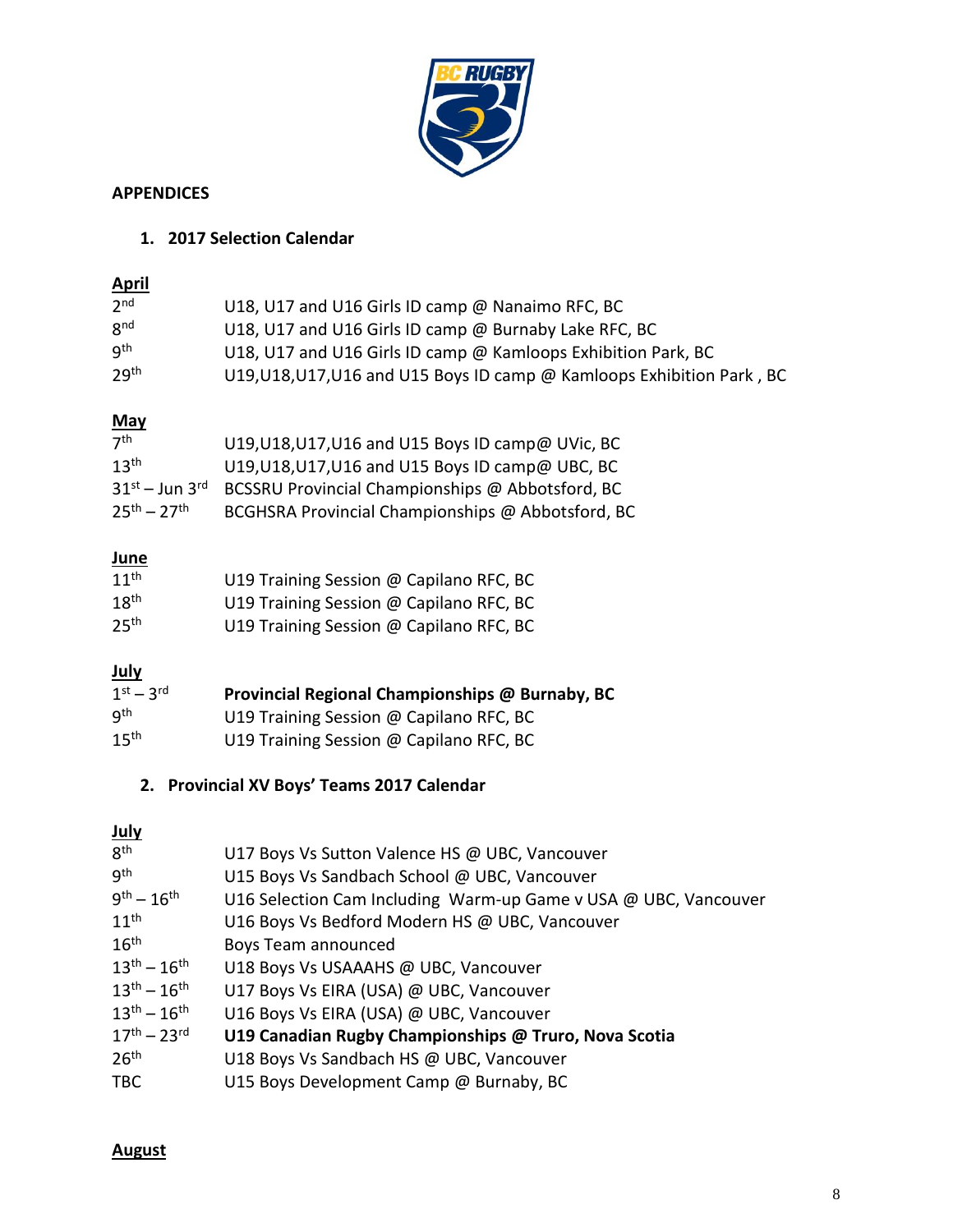

| 5 <sup>th</sup> | U17 & U18 Boys Vs Hampton HS@ UBC, Vancouver |
|-----------------|----------------------------------------------|
|                 |                                              |

- $14^{\text{th}} 20^{\text{th}}$ U18 Canadian Rugby Championships @ Calgary, Alberta
- $14^{th} 20^{th}$ National Festival (U16 & U15) @ Calgary, Alberta
- $14^{\text{th}} 20^{\text{th}}$ U18 International Tour @ Ireland

#### **3. Provincial XV Girls' Teams 2017 Calendar**

#### **July**

| 16 <sup>th</sup>    | U18 Girls' Team announced                             |
|---------------------|-------------------------------------------------------|
| $14^{th} - 16^{th}$ | U15 Girls' Development Camp @ Burnaby, BC             |
| $17^{th} - 23^{th}$ | U20 Canadian Rugby Championships @ Truro, Nova Scotia |

#### **August**

| $12^{th} - 13^{th}$               | U16 Pre-Nationals Camp @ UBC, Vancouver                        |
|-----------------------------------|----------------------------------------------------------------|
| $14^{\text{th}} - 20^{\text{th}}$ | U18 Canadian Rugby Championships (U17 Team) @ Calgary, Alberta |
| $14^{\text{th}} - 20^{\text{th}}$ | National Festival (U16 Team) @ Calgary, Alberta                |
| $14^{th} - 20^{th}$               | U18 International Tour @ Ireland                               |
|                                   |                                                                |

**Note:** Additional dates will be added once all warm-up games dates are confirmed.

#### **4. BC Rugby's Provincial XV Teams 2017 Contacts**

BC Rugby's Performance Development Manager – Dean Murten Email: [dmurten@bcrugby.com](mailto:dmurten@bcrugby.com)

#### **BC Rugby Union Boys' Teams Staff**

**\***Coaches/Selectors change on a yearly basis

| <b>BC XV Team Position</b>                                                    | <b>Name</b>          | Email                         |  |
|-------------------------------------------------------------------------------|----------------------|-------------------------------|--|
| <b>BC U14 Boys' Head Coach</b>                                                | Matt Gordon          | Matt.gordon@gov.bc.ca         |  |
| <b>BC U15 Boys' Head Coach</b>                                                | Ryan Banks           | Ryan.banks.pmp@gmail.com      |  |
| <b>BC U16 Boys' Head Coach</b>                                                | <b>Shane Muldrew</b> | Shanemuldrew@yahoo.ca         |  |
| <b>BC U17 Boys' Head Coach</b>                                                | Conan Cooper         | Conancooperstrength@gmail.com |  |
| <b>BC U18 Boys' Head Coach</b>                                                | <b>Adam Roberts</b>  | Roberts a@surreyschools.ca    |  |
| <b>BC U19 Boys' Head Coach</b><br>Curry Hitchborn<br>Curryhitchborn@gmail.com |                      |                               |  |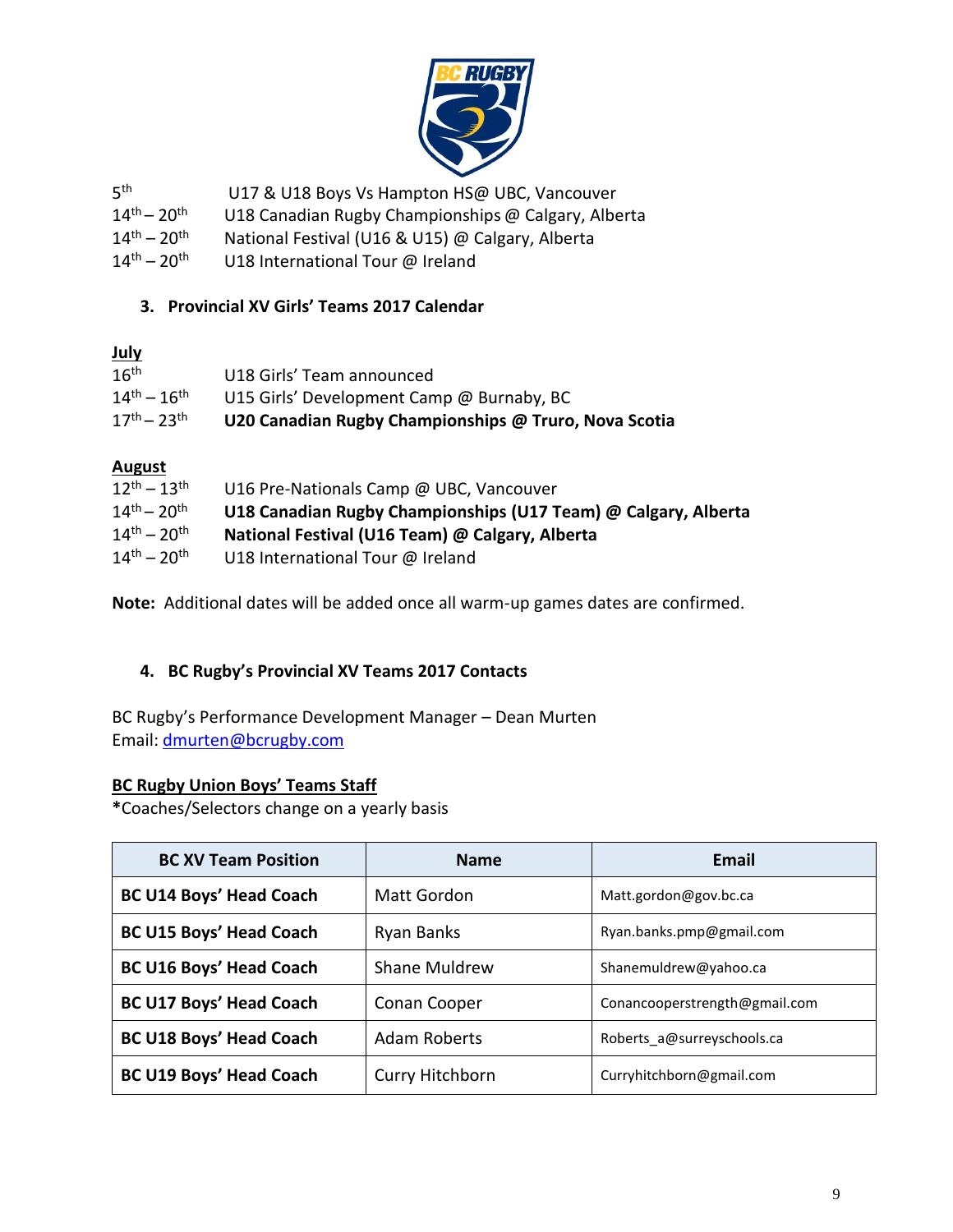

## **BC Rugby Union Girls' Teams Staff**

**\***Coaches/Selectors change on a yearly basis

| <b>BC XV Team Position</b>       | <b>Name</b>           | Email                       |
|----------------------------------|-----------------------|-----------------------------|
| <b>BC U15 Girls' Head Coach</b>  | Marlene Donaldson     | Marlenedonaldson3@gmail.com |
| <b>BC U16 Girls' Head Coach</b>  | An Hoang              | An.hoang@ualberta.net       |
| <b>BC U17 Girls' Head Coach</b>  | Darcy Patterson       | Dpatterson@bcrugby.com      |
| <b>BC U18 Girls' Head Coach</b>  | <b>Stuart Crowley</b> | Scrowley@sd35.bc.ca         |
| <b>BC U20 Women's Head Coach</b> | <b>Walter Brandl</b>  | Walter.brandl@mxns.com      |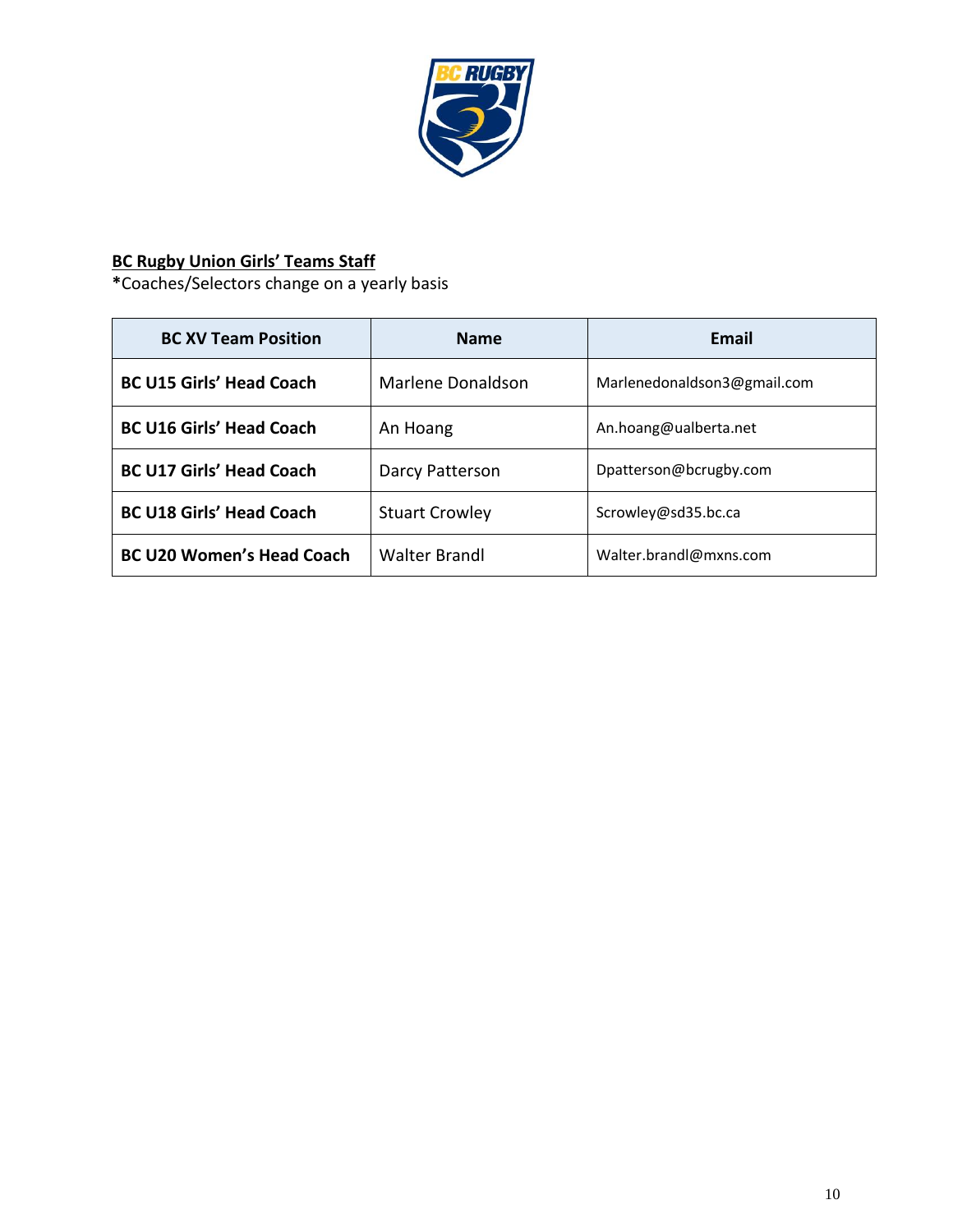

## **5. Positional Player Performance Feedback Sheets**

| <b>WORK ONS</b> | <b>PROP</b>                                             | <b>STRENGTHS</b> |
|-----------------|---------------------------------------------------------|------------------|
|                 | <b>ATTACK</b>                                           |                  |
|                 | POWERFUL RUNNER (number of carries,<br>number retained) |                  |
|                 | EFFECTIVE IN CONTACT (rucks and maul)                   |                  |
|                 | Support and Distribution                                |                  |
|                 | <b>DEFENCE</b>                                          |                  |
|                 | <b>TACKLING</b>                                         |                  |
|                 | POSITIONING (repositioning to 1,2,3 channels)           |                  |
|                 | Post Tackle                                             |                  |
|                 | <b>SCRUM</b>                                            |                  |
|                 | Safe, stable and powerful                               |                  |
|                 | Hunched                                                 |                  |
|                 | Spine in line                                           |                  |
|                 | <b>LINE OUT</b>                                         |                  |
|                 | Dynamic and safe lifter                                 |                  |
|                 | Awareness of role                                       |                  |
|                 | <b>WORK RATE</b>                                        |                  |
|                 | <b>AGGRESSION</b>                                       |                  |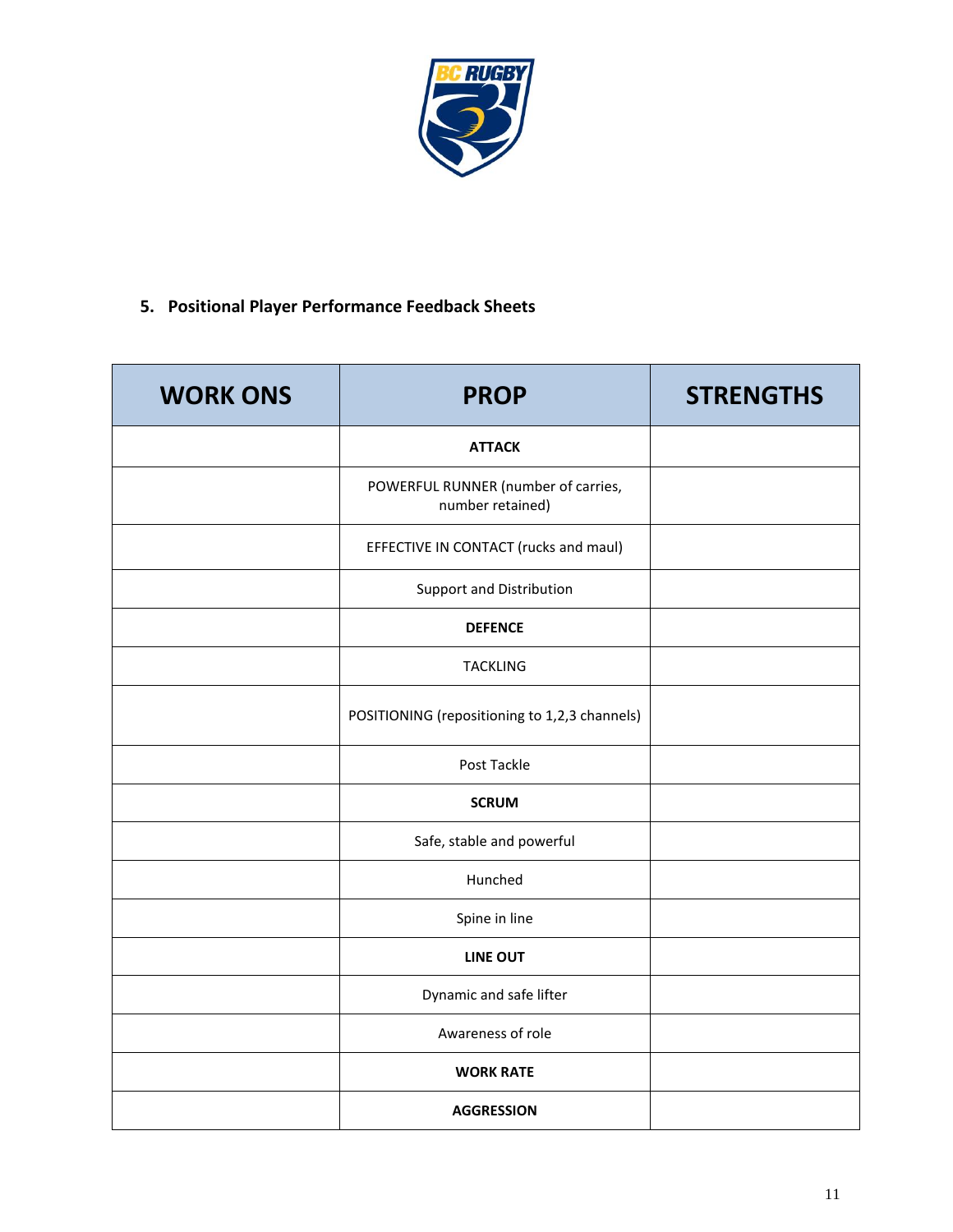

| <b>WORK ONS</b> | <b>HOOKER</b>                                           | <b>STRENGTHS</b> |
|-----------------|---------------------------------------------------------|------------------|
|                 | <b>ATTACK</b>                                           |                  |
|                 | POWERFUL RUNNER (number of carries,<br>number retained) |                  |
|                 | EFFECTIVE IN CONTACT (rucks and maul)                   |                  |
|                 | Support and Distribution                                |                  |
|                 | <b>DEFENCE</b>                                          |                  |
|                 | <b>TACKLING</b>                                         |                  |
|                 | <b>POSITIONING</b>                                      |                  |
|                 | POST TACKLE                                             |                  |
|                 | <b>SCRUM</b>                                            |                  |
|                 | Safe, stable and powerful                               |                  |
|                 | Spine in line                                           |                  |
|                 | Hunched                                                 |                  |
|                 | <b>Balanced lead leg</b>                                |                  |
|                 | <b>LINE OUT</b>                                         |                  |
|                 | Front                                                   |                  |
|                 | Middle                                                  |                  |
|                 | <b>Back</b>                                             |                  |
|                 | <b>Strong Throw</b>                                     |                  |
|                 | <b>WORK RATE</b>                                        |                  |
|                 | <b>AGGRESSION</b>                                       |                  |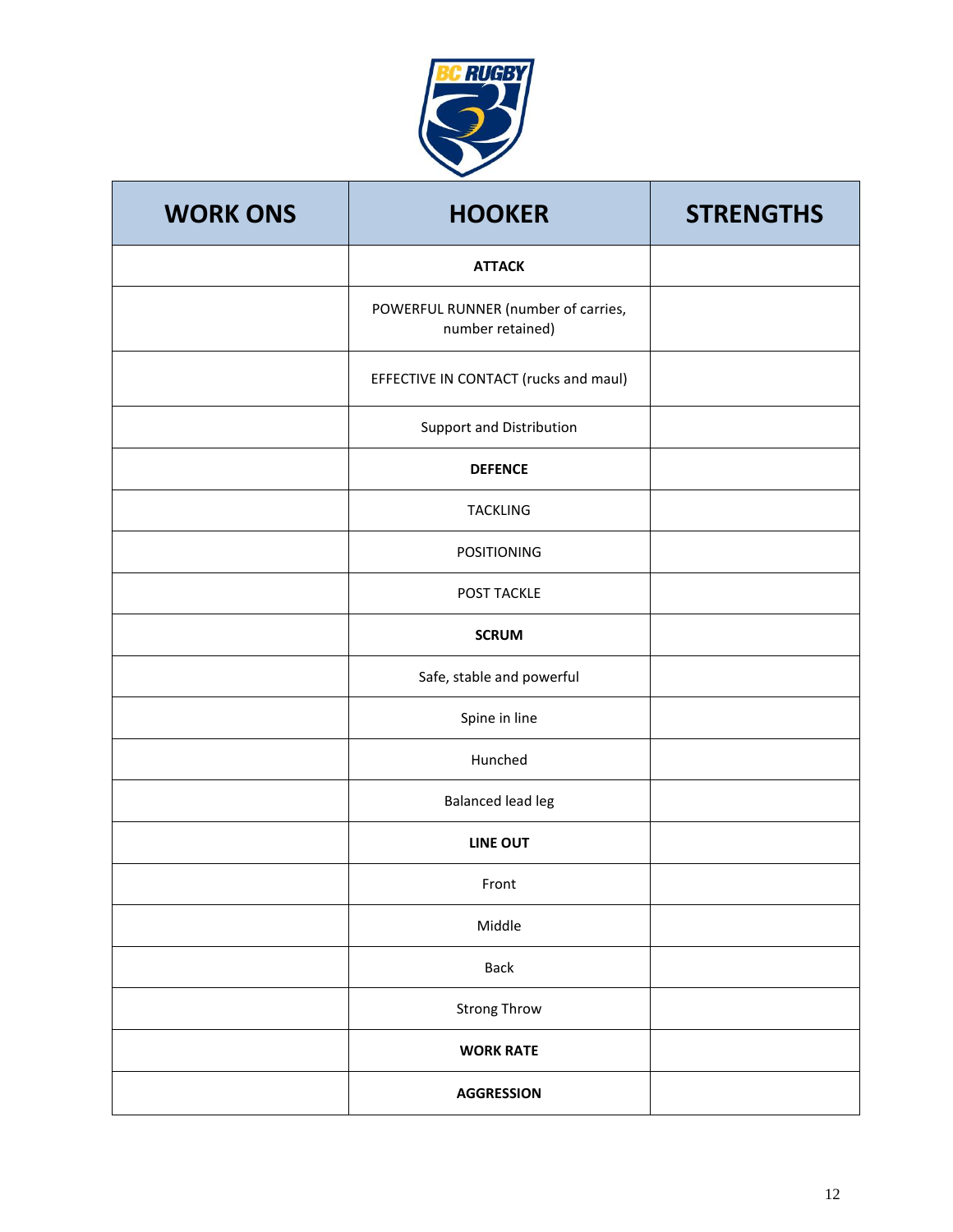

| <b>WORK ONS</b> | <b>LOCK</b>                                             | <b>STRENGTHS</b> |
|-----------------|---------------------------------------------------------|------------------|
|                 | POWERFUL RUNNER (number of carries,<br>number retained) |                  |
|                 | EFFECTIVE IN CONTACT (rucks and maul)                   |                  |
|                 | Support and Distribution                                |                  |
|                 | <b>DEFENCE</b>                                          |                  |
|                 | <b>TACKLING</b>                                         |                  |
|                 | <b>POSITIONING</b>                                      |                  |
|                 | <b>SCRUM</b>                                            |                  |
|                 | Powerful                                                |                  |
|                 | Hunched                                                 |                  |
|                 | Spine in line                                           |                  |
|                 | <b>LINE OUT</b>                                         |                  |
|                 | <b>Explosive Jumper</b>                                 |                  |
|                 | Good Hands                                              |                  |
|                 | Accurate delivery                                       |                  |
|                 | <b>Strong Defense</b>                                   |                  |
|                 | <b>RESTART</b>                                          |                  |
|                 | Sets Early                                              |                  |
|                 | Catches at highest point                                |                  |
|                 | <b>WORK RATE</b>                                        |                  |
|                 | <b>AGGRESSION</b>                                       |                  |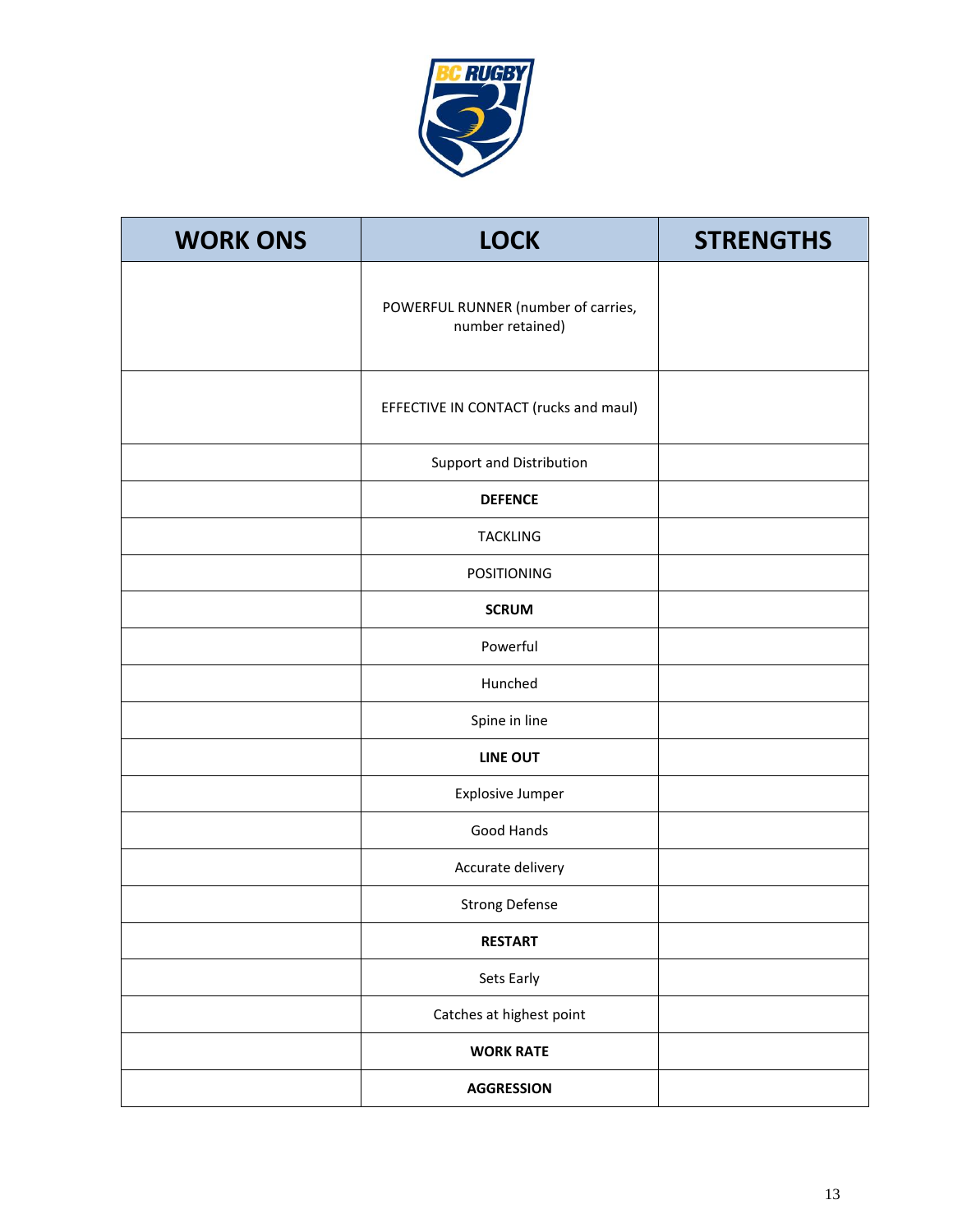

| <b>WORK ONS</b> | <b>FLANKER</b>                                          | <b>STRENGTHS</b> |
|-----------------|---------------------------------------------------------|------------------|
|                 | <b>ATTACK</b>                                           |                  |
|                 | POWERFUL RUNNER (number of<br>carries, number retained) |                  |
|                 | EFFECTIVE IN CONTACT (rucks and<br>maul)                |                  |
|                 | <b>Running Lines</b><br>(straight or curved)            |                  |
|                 | Support and Distribution                                |                  |
|                 | <b>DEFENCE</b>                                          |                  |
|                 | <b>TACKLING</b>                                         |                  |
|                 | Strong over ball                                        |                  |
|                 | <b>POSITIONING</b>                                      |                  |
|                 | <b>SCRUM</b>                                            |                  |
|                 | Powerful                                                |                  |
|                 | <b>LINE OUT</b>                                         |                  |
|                 | <b>Explosive Jumper</b>                                 |                  |
|                 | Good Hands                                              |                  |
|                 | Accurate delivery                                       |                  |
|                 | <b>Strong Defense</b>                                   |                  |
|                 | <b>RESTART</b>                                          |                  |
|                 | Sets Early                                              |                  |
|                 | Catches at highest point                                |                  |
|                 | <b>WORK RATE</b>                                        |                  |
|                 | <b>AGGRESSION</b>                                       |                  |

| <b>STRENGTHS</b><br><b>WORK ONS</b><br><b>NUMBER 8</b> |
|--------------------------------------------------------|
|--------------------------------------------------------|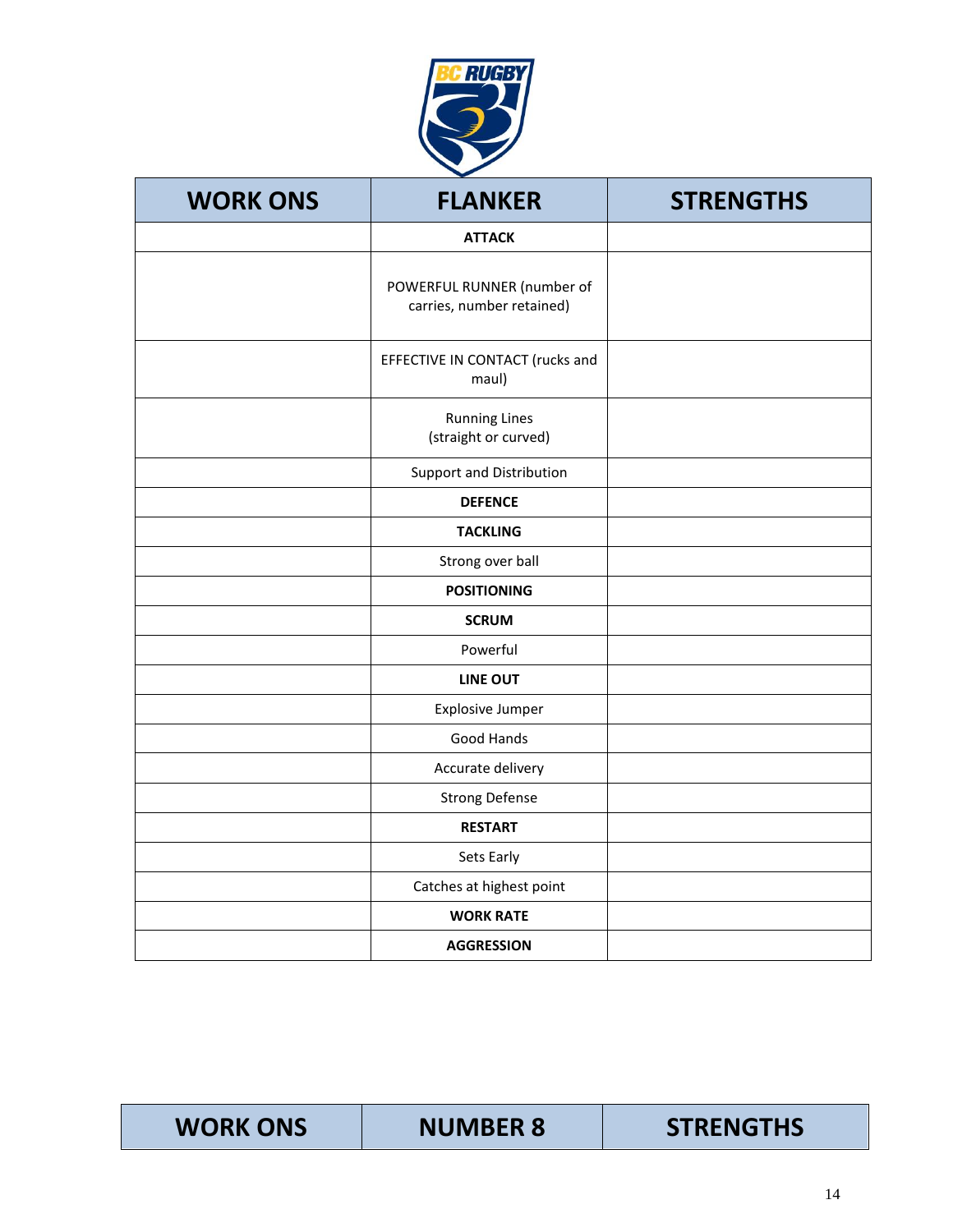

| <b>ATTACK</b>                                           |  |
|---------------------------------------------------------|--|
| POWERFUL RUNNER (number of<br>carries, number retained) |  |
| EFFECTIVE IN CONTACT (rucks and<br>maul)                |  |
| <b>Running Lines</b><br>(straight or curved)            |  |
| Support and Distribution                                |  |
| <b>DEFENCE</b>                                          |  |
| <b>TACKLING</b>                                         |  |
| Strong over ball                                        |  |
| <b>POSITIONING</b>                                      |  |
| <b>SCRUM</b>                                            |  |
| Powerful                                                |  |
| <b>Ball Control</b>                                     |  |
| Makes Gain line                                         |  |
| <b>LINE OUT</b>                                         |  |
| <b>Explosive Jumper</b>                                 |  |
| Good Hands                                              |  |
| Accurate delivery                                       |  |
| <b>Strong Defense</b>                                   |  |
| <b>RESTART</b>                                          |  |
| Sets Early                                              |  |
| Catches at highest point                                |  |
| <b>WORK RATE</b>                                        |  |
| <b>AGGRESSION</b>                                       |  |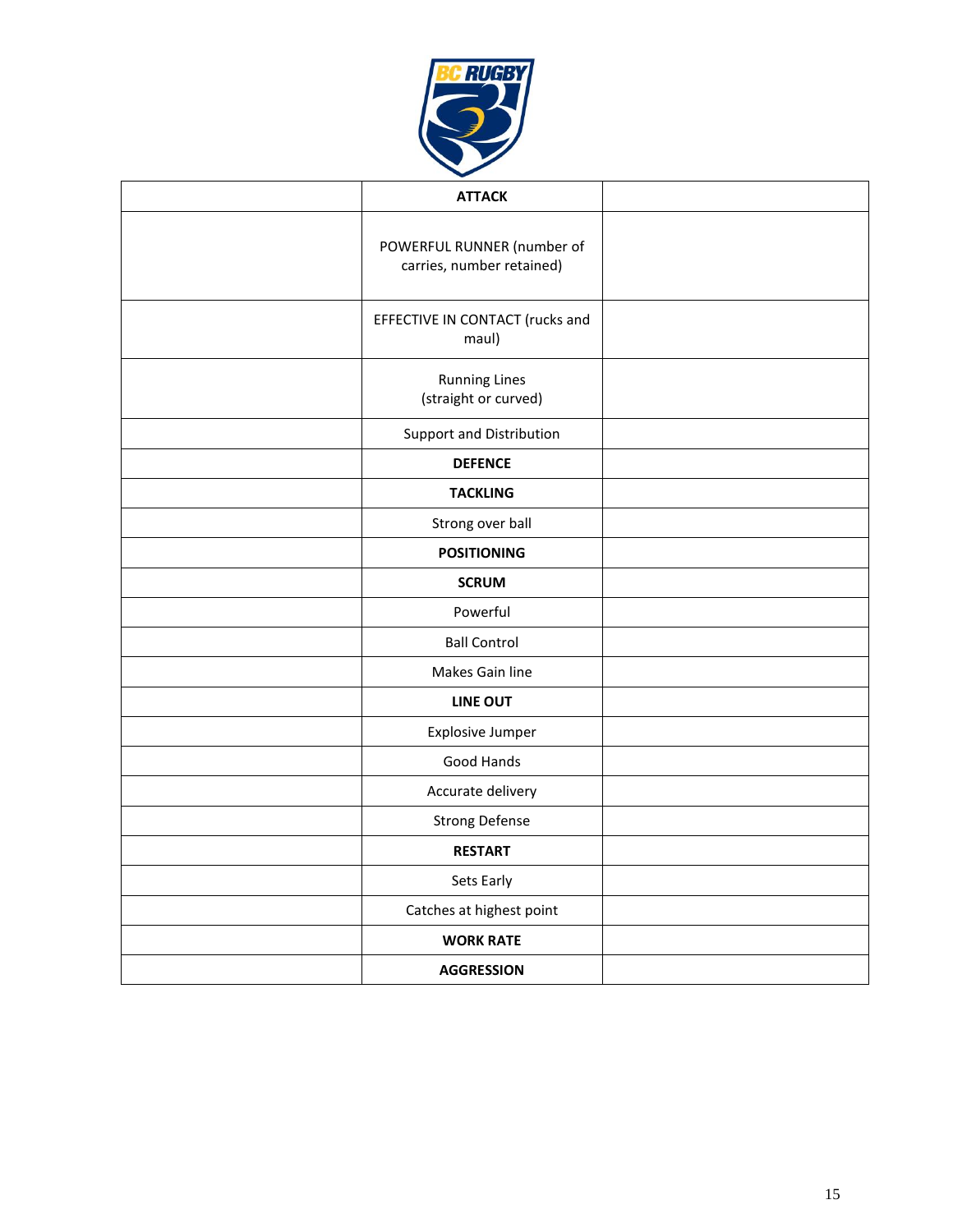

| <b>WORK ONS</b> | <b>SCRUM HALF</b>           | <b>STRENGTHS</b> |
|-----------------|-----------------------------|------------------|
|                 | <b>ATTACK</b>               |                  |
|                 | Organizes well              |                  |
|                 | Speed to breakdown          |                  |
|                 | Running threat              |                  |
|                 | Retains possession          |                  |
|                 | <b>PASSING</b>              |                  |
|                 | Fast and accurate both ways |                  |
|                 | From Lineout                |                  |
|                 | From Scrum                  |                  |
|                 | <b>KICKING</b>              |                  |
|                 | Accurate Box kick           |                  |
|                 | <b>DEFENCE</b>              |                  |
|                 | Organizes well              |                  |
|                 | Fits in when needed         |                  |
|                 | Tackle                      |                  |
|                 | Controls forwards           |                  |
|                 | <b>GAME MANAGEMENT</b>      |                  |
|                 | <b>WORK RATE</b>            |                  |
|                 | <b>AGGRESSION</b>           |                  |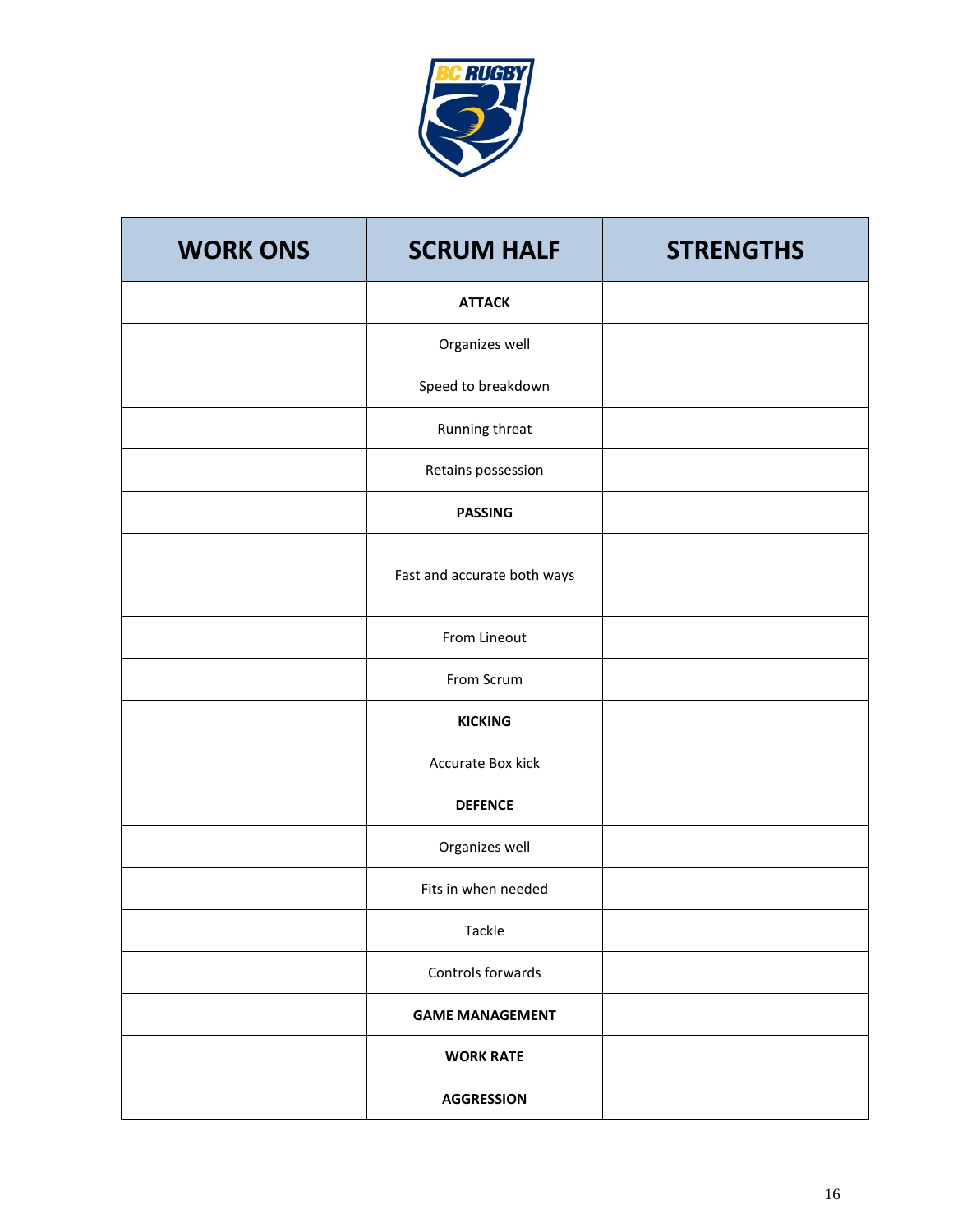

| <b>WORK ONS</b> | <b>FLY HALF</b>                       | <b>STRENGTHS</b> |
|-----------------|---------------------------------------|------------------|
|                 | <b>ATTACK</b>                         |                  |
|                 | Organizes well                        |                  |
|                 | <b>Running Lines</b>                  |                  |
|                 | Attacks defense line                  |                  |
|                 | Retains possession                    |                  |
|                 | <b>PASSING</b>                        |                  |
|                 | Accurate both ways                    |                  |
|                 | <b>KICKING</b>                        |                  |
|                 | Effective kicking game (when to kick) |                  |
|                 | <b>Restarts and Goal Kicks</b>        |                  |
|                 | <b>DEFENCE</b>                        |                  |
|                 | Organizes well                        |                  |
|                 | Tackles                               |                  |
|                 | <b>COMMUNICATION</b>                  |                  |
|                 | <b>GAME MANAGEMENT</b>                |                  |
|                 | <b>WORK RATE</b>                      |                  |
|                 | <b>AGGRESSION</b>                     |                  |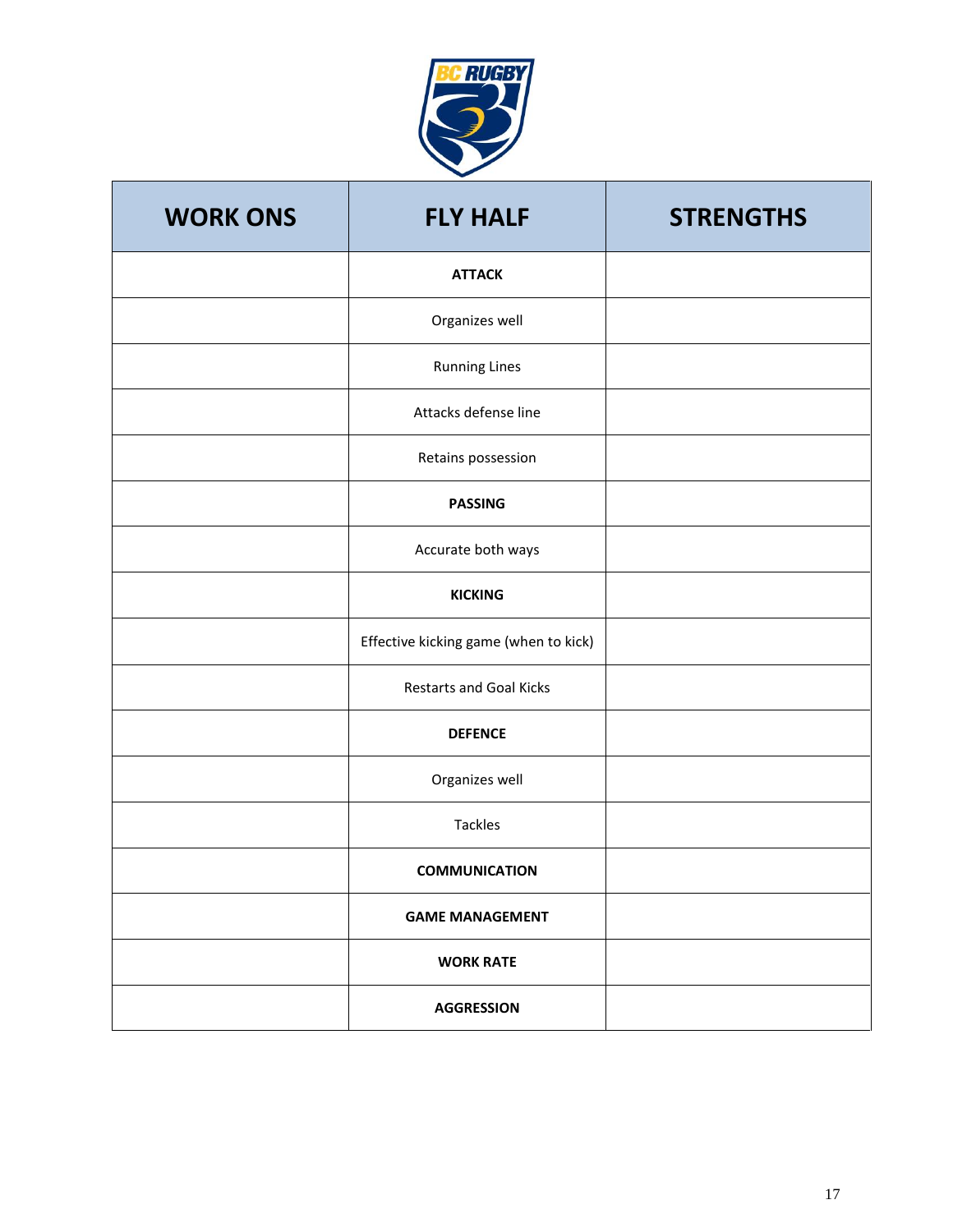

| <b>WORK ONS</b> | <b>CENTRE</b>                         | <b>STRENGTHS</b> |
|-----------------|---------------------------------------|------------------|
|                 | <b>ATTACK</b>                         |                  |
|                 | <b>Running Lines</b>                  |                  |
|                 | Line breaks                           |                  |
|                 | Supports breaks                       |                  |
|                 | Exploits overlaps                     |                  |
|                 | Strong in Contact                     |                  |
|                 | Accurate at breakdown                 |                  |
|                 | <b>PASSING</b>                        |                  |
|                 | Accurate both ways                    |                  |
|                 | <b>KICKING</b>                        |                  |
|                 | Effective kicking game (when to kick) |                  |
|                 | <b>DEFENCE</b>                        |                  |
|                 | Aggressive and strong tackler         |                  |
|                 | Repositions effectively               |                  |
|                 | <b>COMMUNICATION</b>                  |                  |
|                 | <b>GAME MANAGEMENT</b>                |                  |
|                 | <b>WORK RATE</b>                      |                  |
|                 | <b>AGGRESSION</b>                     |                  |

| <b>WORK ONS</b> | <b>WINGER</b> | <b>STRENGTHS</b> |
|-----------------|---------------|------------------|
|-----------------|---------------|------------------|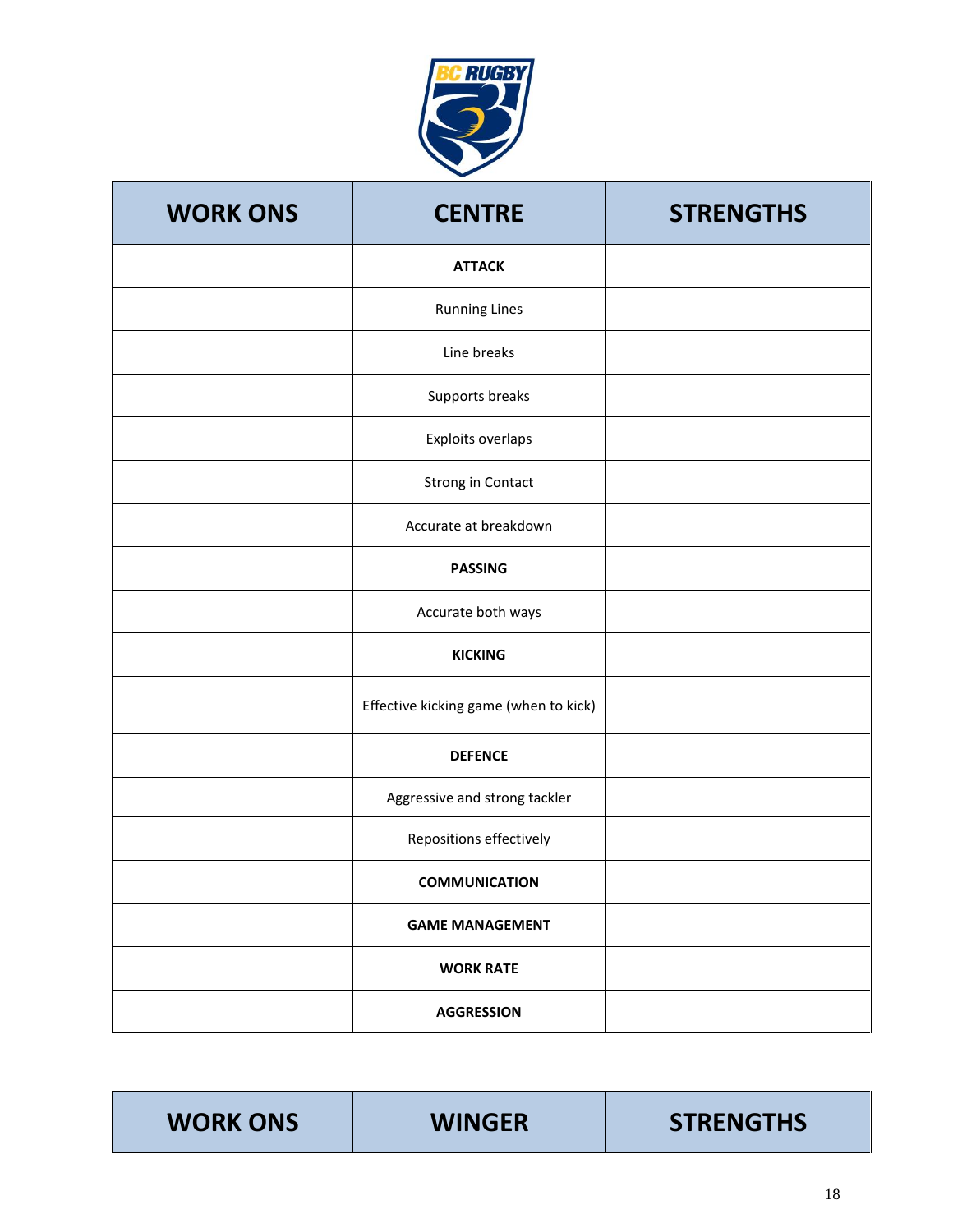

| <b>ATTACK</b>                         |  |
|---------------------------------------|--|
| <b>Running Lines</b>                  |  |
| Line breaks                           |  |
| Supports breaks                       |  |
| Finisher                              |  |
| Strong in Contact                     |  |
| <b>COUNTER ATTACK</b>                 |  |
| <b>PASSING</b>                        |  |
| Accurate both ways                    |  |
| <b>KICKING</b>                        |  |
| Effective kicking game (when to kick) |  |
| <b>DEFENCE</b>                        |  |
| Effective tackler                     |  |
| <b>Positional awareness</b>           |  |
| Dealing with kicks                    |  |
| Kick Chase                            |  |
| <b>COMMUNICATION</b>                  |  |
| <b>WORK RATE</b>                      |  |
| <b>AGGRESSION</b>                     |  |

| <b>WORK ONS</b> | <b>FULL BACK</b>     | <b>STRENGTHS</b> |
|-----------------|----------------------|------------------|
|                 | <b>ATTACK</b>        |                  |
|                 | <b>Running Lines</b> |                  |